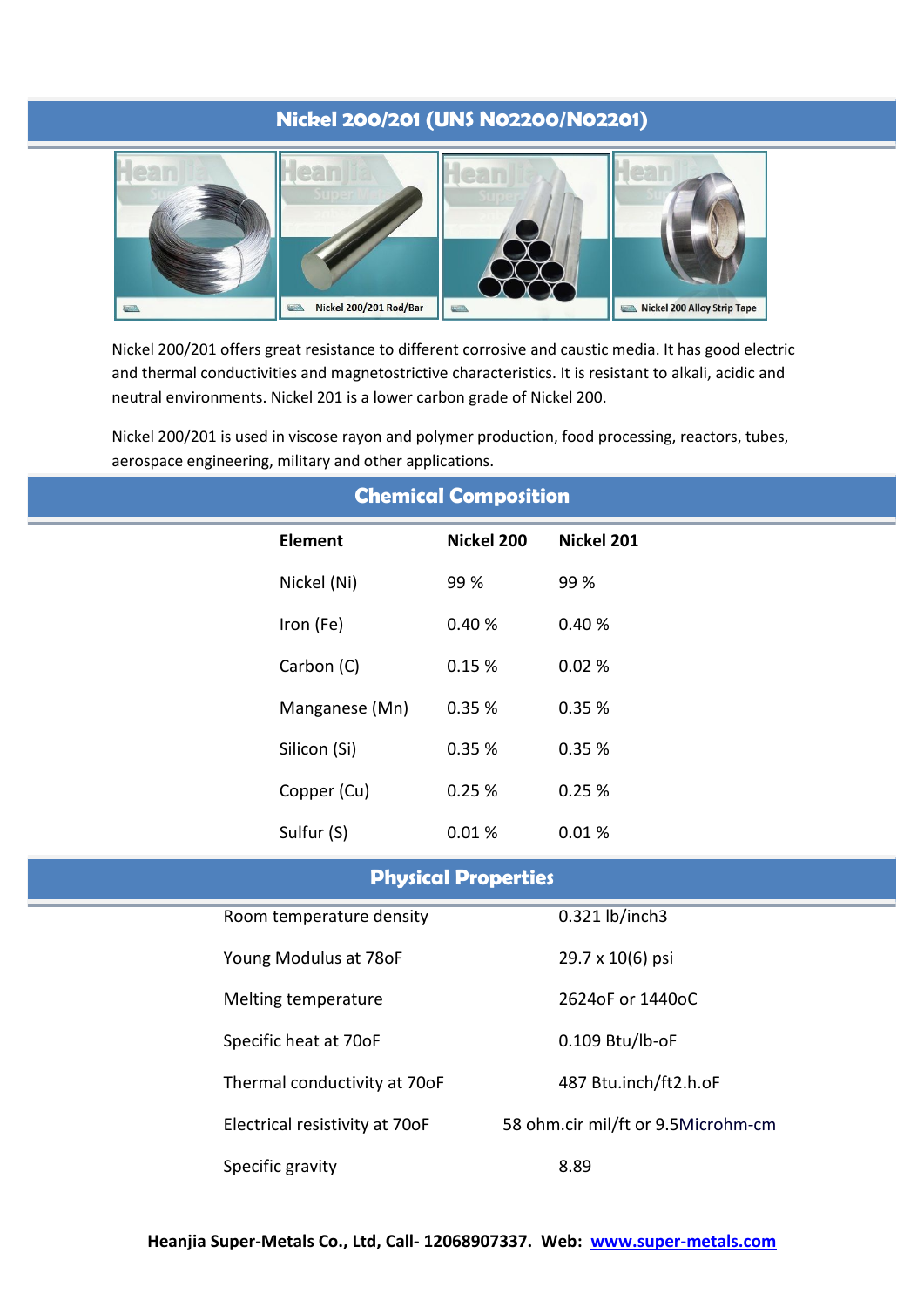| Temperature coefficient of resistance | 0.004/0.005 per oC |
|---------------------------------------|--------------------|
| Curie temperature                     | 680oF or 360oC     |
| <b>Magnetic Saturation</b>            | 0.61 tesla         |

Modulus of elasticity in tension 30 x 10(6) osi

**Mean Coefficient of thermal expansion**

| Temperature, oF | 10(-6) inch/inch.oF |
|-----------------|---------------------|
| $-300$ oF       | 4.7                 |
| $-100$ oF       | 6.2                 |
| 200 oF          | 7.4                 |
| 600 oF          | 8                   |
| 1000 oF         | 8.5                 |
| 1400 oF         | 8.9                 |
| 2000 oF         | 9.5                 |

# **Mechanical Properties**

### **High Temperature mechanical properties of Annealed Nickel 201 alloy**

| -        |                       |                 |              |                      |
|----------|-----------------------|-----------------|--------------|----------------------|
| Temp, oF | Tensile Strength, Psi | Yield Strength, | Elongation % | Reduction of Area, % |
|          |                       | Psi             |              |                      |
| Room     | 58500 Psi             | 15000 Psi       | 50 %         | 73 %                 |
| 200 oF   | 56100 Psi             | 15400 Psi       | 45 %         | 74 %                 |
| 400 oF   | 54000 Psi             | 14800 Psi       | 44 %         | 72 %                 |
| 600 oF   | 52500 Psi             | 15300 Psi       | 42 %         | 72 %                 |
| 800 oF   | 41200 Psi             | 1300 Psi        | 58 %         | 80%                  |
| 1000 oF  | 33100 Psi             | 12100 Psi       | 60 %         | 84 %                 |
| 1200 oF  | 22200 Psi             | 10200 Psi       | 74 %         | 90 %                 |

### **Nickel 200/201 Tensile Properties**

| Cold processed | Ultimate tensile strength     | 75 ksi or 515 Mpa |  |
|----------------|-------------------------------|-------------------|--|
|                | Yield Strength cold processed | 50 ksi or 345 Mpa |  |
|                | Elongation                    | 15 %              |  |
| Hot processed  | Ultimate tensile strength     | 55 ksi or 380 Mpa |  |
|                | Yield Strength cold processed | 15 ksi or 105 Mpa |  |
|                | Elongation                    | 40                |  |

## **Corrosion Resistance**

| Condition                     | Temperature |        | Corrosion rate, mpy |
|-------------------------------|-------------|--------|---------------------|
| Acetic acid (5%) water or air | 70 of       | 21 oC  | 40 mpy              |
| 10 % Acetic acid              | 86 of       | 30 oC  | $3.4$ mpy           |
| 56 % Acetic acid              | 176 of      | 80 oC  | 66 mpy              |
| 85 % Acetic acid              | 70 of       | 21 oC  | $400$ mpy           |
| 98 % Acetic acid              | 241 of      | 116 oC | $12$ mpy            |